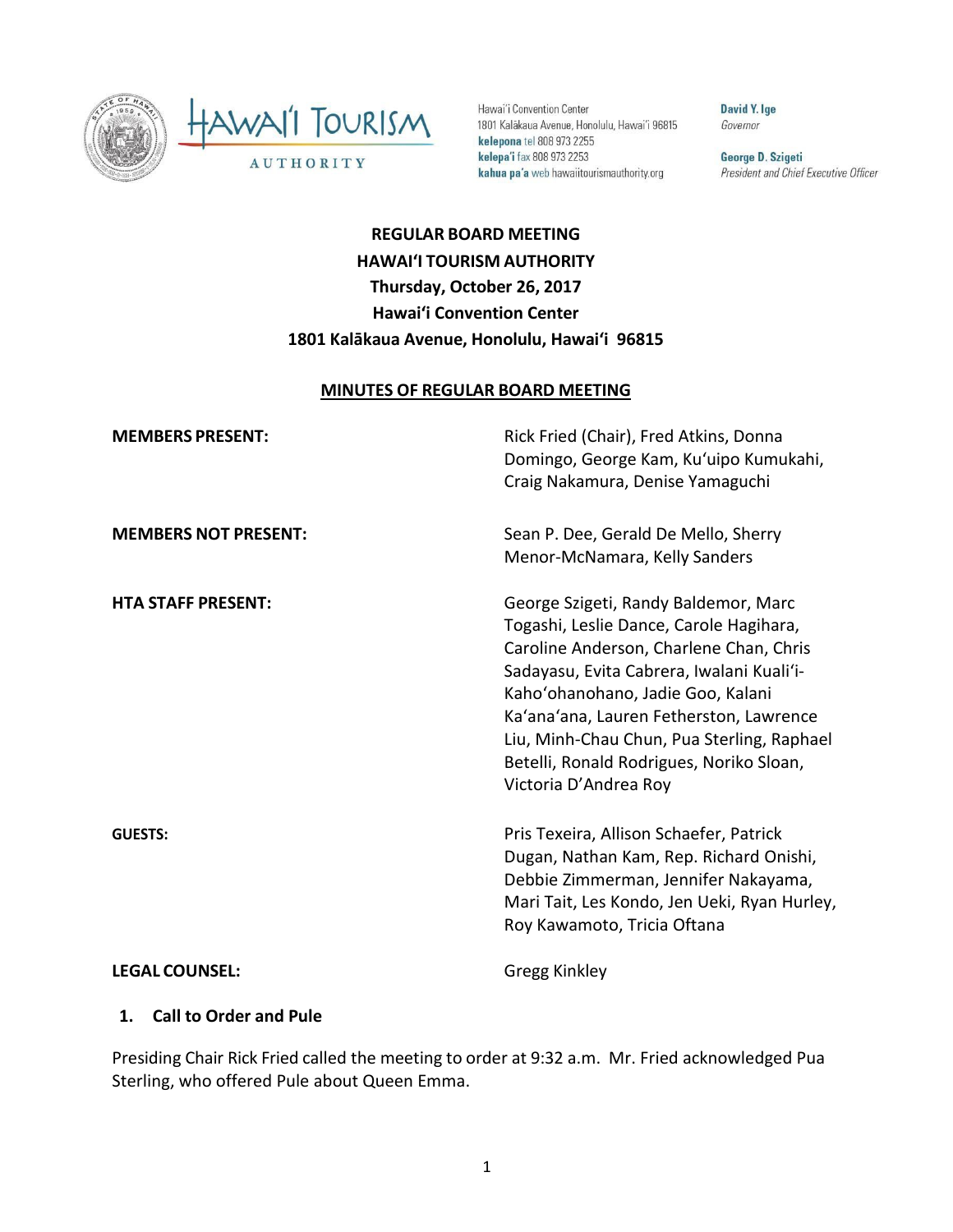# **2. Approval of the Minutes of the August 31, 2017 Board Meeting**

Mr. Fried requested a motion to approve the minutes of the Board meeting held on August 31, 2017. Ms. Kumukahi made a motion. Mr. Sanders seconded the motion, which was unanimously approved by all Board members present.

# **3. Report of Permitted Interactions at an Informational Meeting or Presentation Not Organized by the Board Under HRS section 92-2.5(c)**

Ms. Yamaguchi disclosed that she and Mr. Atkins spoke briefly to locate the Minutes of the last Board meeting and to confirm the agenda and length of today's Board meeting.

Mr. Fried reported that he had a meeting with Senators Wakai and Galuteria as well as Rep. Onishi. Mr. Fried also disclosed also a one-on-one meeting with the Mayor regarding homelessness, noting that the Mayor is willing work with HTA to address homelessness issues that affect tourism.

### **4. Report of the CEO Relating to Staff's Implementation of HTA's Programs During August and September 2017**

Mr. Fried acknowledged George Szigeti, who presented the CEO report. Mr. Szigeti reported that the Hawaiʻi Global Tourism Summit was outstanding and noted that his team and Paragon did a great job executing the event. They made a lot of changes and improvements this year and focused more on the key tracks relevant to the trade. Mr. Szigeti further reported that there were 50 sponsors and 40 exhibitors; the Networking Lounge received extraordinary feedback from exhibitors.

Mr. Szigeti went on to report that the Los Angeles Clippers held an excellent week of events; the highlight of the week was the team's donation of new computer lab equipment to Stevenson Middle School. Mr. Szigeti also reported that HTA announced its award of \$3.5 million to support over one hundred Hawaiian culture, natural resources, and community programs statewide.

Mr. Szigeti noted he attended the IMEX convention in Las Vegas, which was great. IMEX is one of the largest exhibitions in the MCI industry and the convention was attended by 12,000 people. He congratulated John Monahan and team from Hawaii Visitors and Convention Bureau for leading the charge. Mr. Szigeti also reported that he attended an event with the U.S. Travel Association, for which he is also a board member. He noted that it was simultaneously interesting and difficult to attend both events due Las Vegas's coping with the recent attack. Mr. Szigeti expressed his condolences to the victims and their families and explained that HTA will give updates on programs they wish to implement from a protection standpoint.

Mr. Szigeti reported that he was invited this week to attend the Japanese Chamber of Commerce's Government Affairs Committee meeting. He indicated that Scott Saiki will do a good job as the new Speaker of the Hawaiʻi House of Representatives, explaining that Mr. Saiki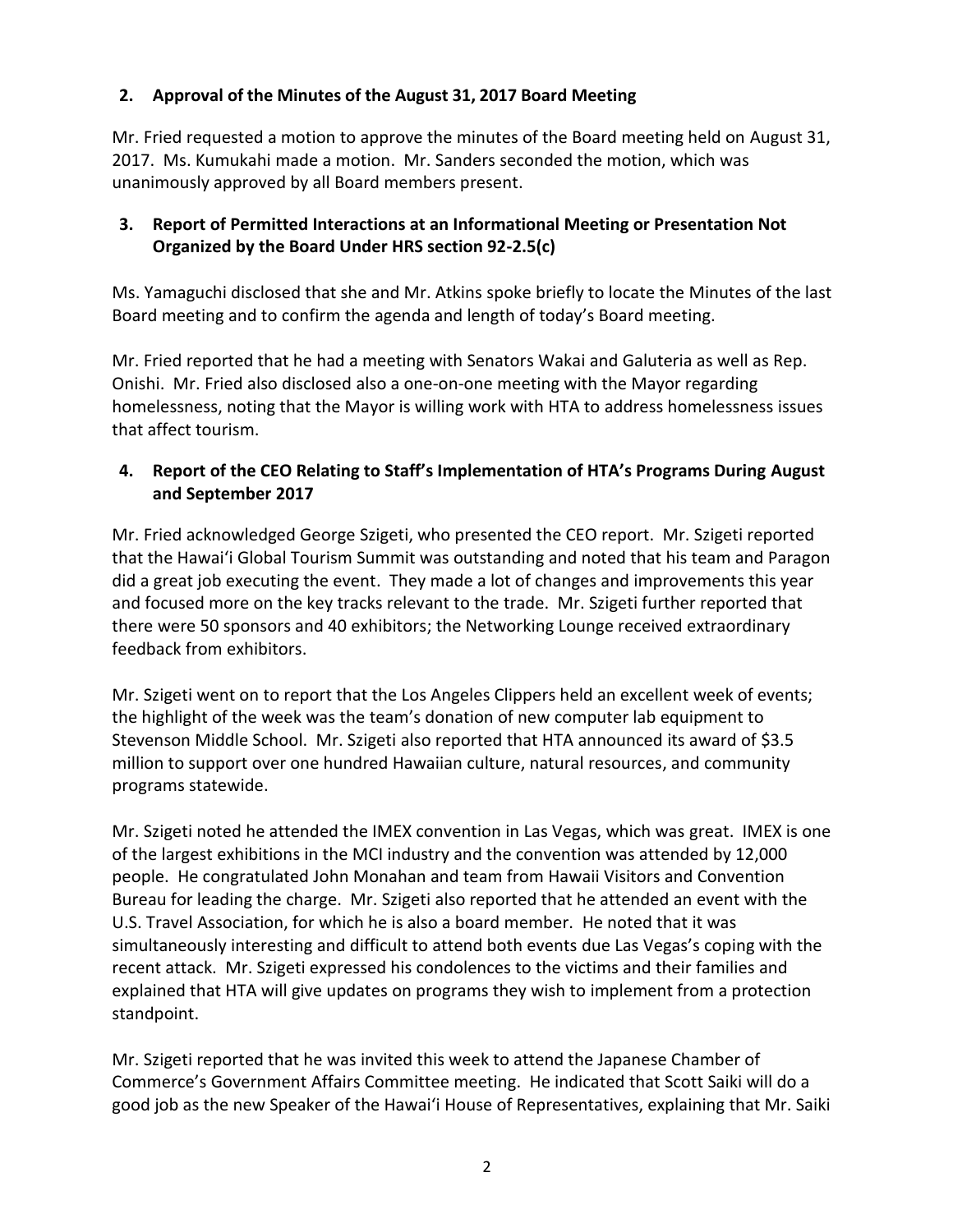shared a lot of good information relating to affordable housing and homelessness issues.

Mr. Szigeti also reported that he and Mr. Fried met with Sen. Wakai, Rep. Onishi and Sen. Galuteria for a financial briefing heading into the new legislative session. He indicated that the meeting was very productive.

Mr. Szigeti announced upcoming meetings with Maui Visitors & Convention Bureau team, the Kona team, and Hawaiʻi's congressional delegation to discuss the industry and government impacts on business.

Mr. Szigeti concluded his presentation by reporting the visitor statistics: visitor spending increased by 7.1% to \$12.56 billion; visitor arrivals rose 4.9% to 7 million visitors; and tax revenue increased by 7.1% to \$1.47 billion in generated state tax revenue. Mr. Szigeti indicated that the numbers have been very positive and HTA will stay focused on ensuring that those trends continue towards 2018.

Mr. Fried noted about some issues with the L.A. Clippers tickets and explained how the issue was resolved. Mr. Fried also mentioned industry concerns related to the spread of illegal vacation rental units and noted that Honolulu City Council is working on the issues and will hopefully come up with some reasonable solutions.

# **5. Presentation by the State of Hawai'i, Office of the Auditor regarding the process of the audit of the Hawai'i Tourism Authority as required under Section 23-13 of the Hawai'i Revised Statutes**

Mr. Fried acknowledged Les Kondo who presented the process of the audit of the HTA. Mr. Kondo introduced himself as the State auditor. He noted that his office is currently conducting a performance audit of HTA. Statute requires the Auditor to perform an audit of HTA every five years; the last audit was in 2013, which is less than five years ago. Mr. Kondo explained that he is conducting this audit early in part due to the legislature's request. He indicated that his office is trying to assist both HTA and the legislature get to a place where everyone would be comfortable. Mr. Kondo expressed appreciation to Mr. Szigeti for inviting him to speak with the Board.

Mr. Kondo indicated that his office held an entrance conference with HTA staff in July and apologized for not offering to meet with the Board earlier, explaining that he's somewhat new to the process and hasn't had the opportunity to audit an agency with a board yet. He noted that the only similar organization that his office is auditing is the Office of Hawaiian Affairs.

Mr. Kondo explained that he is not conducting a financial audit. His team is conducting a performance audit in which they will examine HTA's operations to see if there is anything that should be improved. Mr. Kondo indicated that since July, his team has interviewed many of HTA's staff for the purpose of gaining a broad understanding of what HTA does and to figure out which activities they want to investigate further.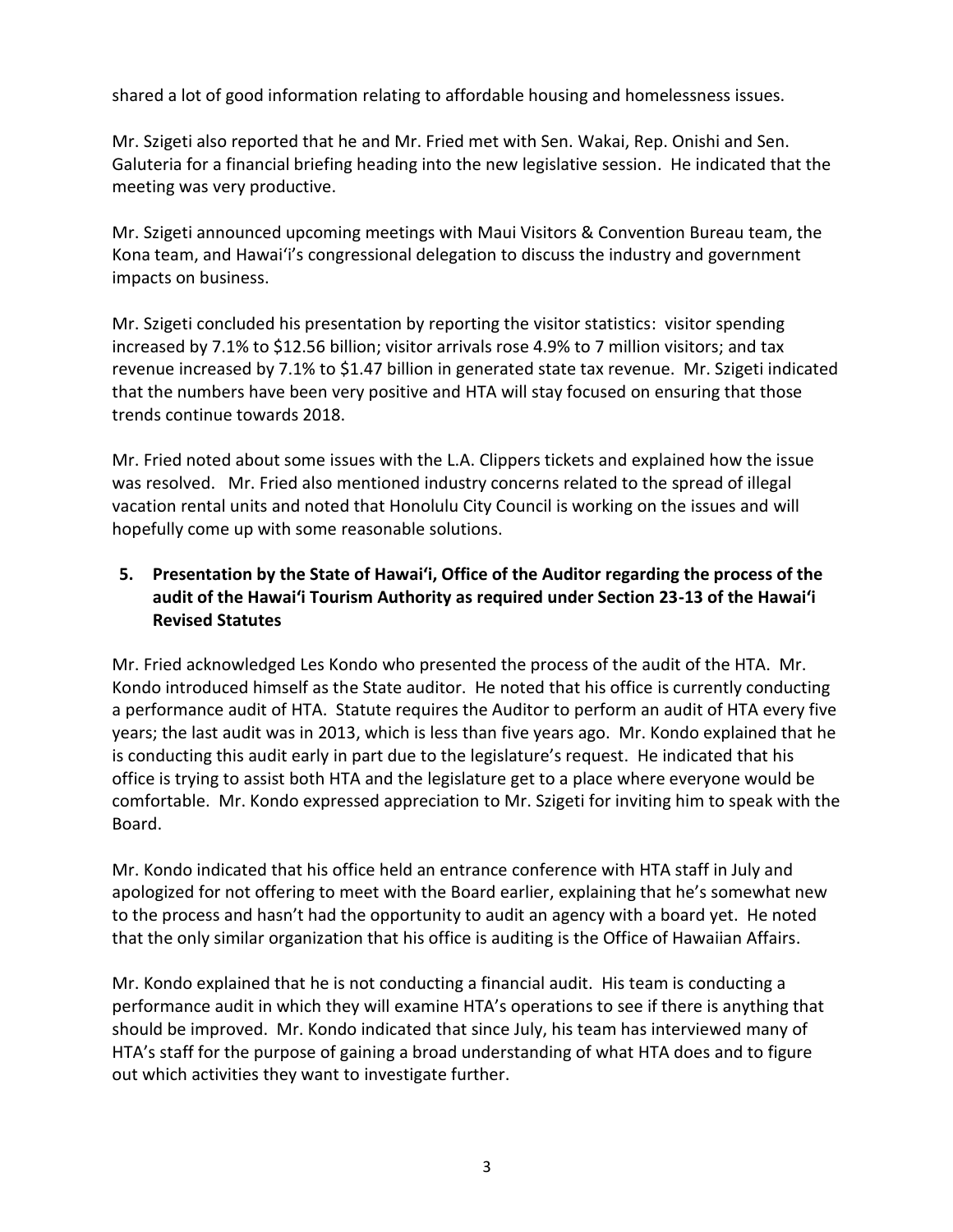Mr. Kondo explained the audit process and indicated that as their first step, his office has sent an objective letter listing their audit's focus on: 1) major contracts, which are normally included in the five-year statutorily mandated audit; 2) HTA's procurement process with respect to service contracts; and 3) HTA's management within the 3.5% administrative cap.

Mr. Kondo went on to explain the next audit step, which is fieldwork. He indicated that his team will come back to HTA to talk with staff and Board members to examine their key focus: a) for contracts and procurement, they will sample fifteen contracts to see whether procurement processes are followed; and b) for the 3.5% administrative cap, they will examine whether HTA complied with the requirements and outline how and why HTA moved money around within its budget. Mr. Kondo explained that his team will be stationed in an HTA conference room for the duration of their fieldwork. In about two months, they'll come back with preliminary findings, which they will share with the Board and HTA staff. Mr. Kondo noted that the purpose of the preliminary findings is to show where his team is leaning with the audit and to have a discussion with HTA to ensure that the facts that they're basing their findings on are correct.

Mr. Kondo indicated that after the fieldwork is completed, his team will start drafting the report and will provide HTA with a discussion draft before they publish the final report. He further indicated that HTA will have an opportunity to respond in writing; this response is published alongside the final report.

Mr. Kondo noted that because they're in the fieldwork stage, he hopes to issue the report no later than the end of January. He indicated that his team will need timely information with direct responses and access to people in a very timely manner. He requested everyone's cooperation and indicated that he will call Mr. Szigeti if there are any issues. Mr. Kondo indicated that his team is here to help and that this performance audit is an opportunity to have the Auditor's office come in for a free independent assessment as to how HTA is doing.

Mr. Kondo concluded his presentation by introducing his team for the HTA audit: project supervisor Jen Ueki; project lead Trisha Oftana; and analysts Ryan Hurley, Roy Kawamoto, and Sean Hao.

### **6. Presentation and Discussion of Current Market Insights and Conditions in Key Major Hawai`i Tourism Markets**

Mr. Fried acknowledged Minh-Chau Chun, who presented the September 2017 market insight. Ms. Chun indicated that, as Mr. Szigeti mentioned earlier, the market numbers for September 2017 were released about an hour ago. Ms. Chun then referred to the details of the report included in the board packet.

# **7. Report Regarding the 2017 Global Tourism Summit**

Mr. Fried acknowledged Leslie Dance, who presented a report on 2017 Global Tourism Summit. Ms. Dance started her presentation by announcing that next year's summit will be October 1-3,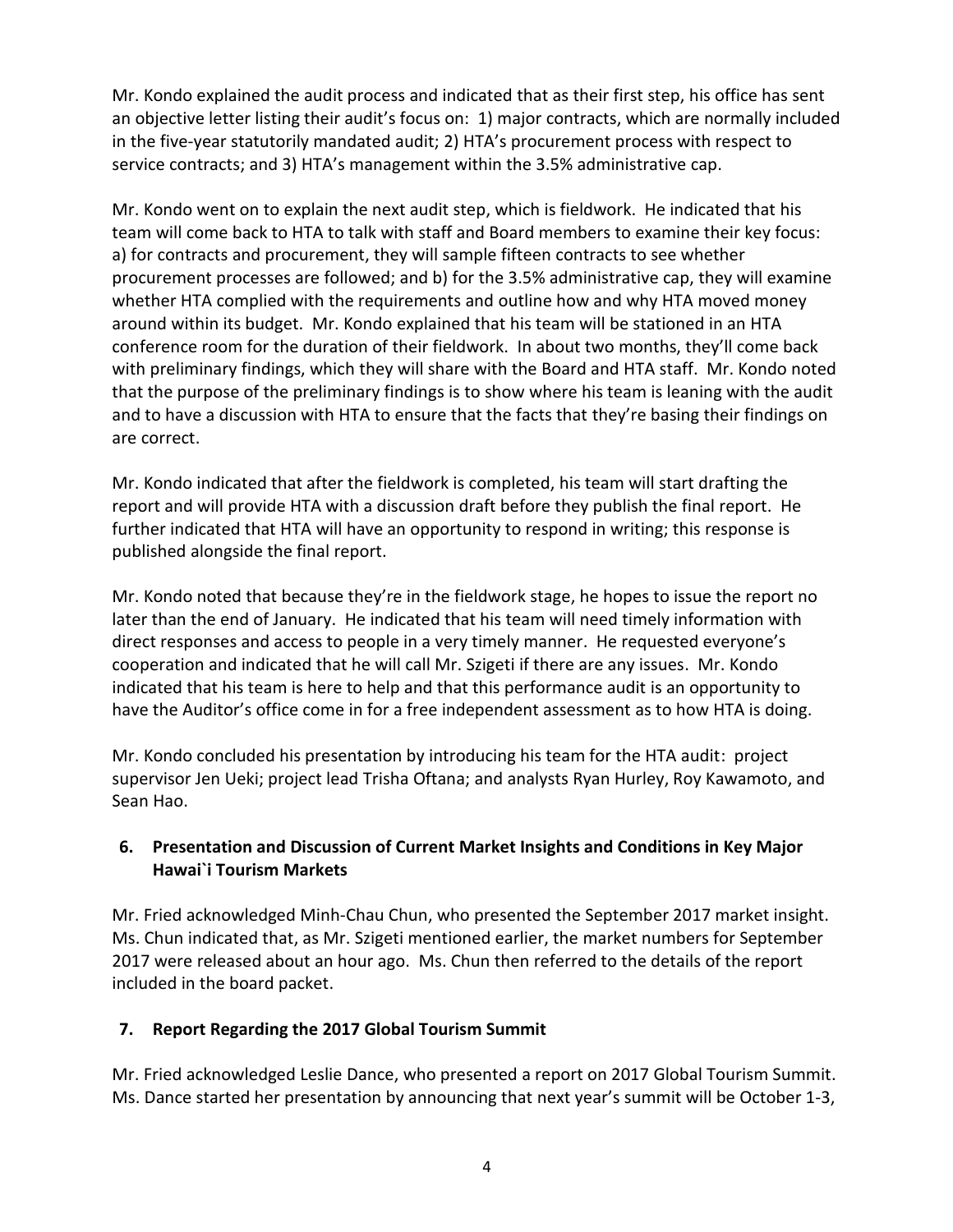explaining that HTA is currently reviewing Paragon's proposal for next year. The leadership team will work together to get proposals finalized by mid-November and to confirm keynote speakers in December.

Ms. Dance reported that the Summit received 1,846 total registrations, 1,175 of which were paid. She indicated that these numbers were far better than last year's registrations. The total registration income was \$267,800. The Summit's programming continued to grow with 77 speakers and panelists, 5 keynote speakers, and 36 student participants and 18 schools from around the world represented in the student debate. Ms. Dance reported that the final figures for the sponsorship were \$275,675 in cash sponsorships and \$125,340 in in-kind sponsorships for a total of \$402,015, exceeding HTA's goal of \$400,000. Mr. Fried thanked Mr. Szigeti for his efforts in raising much of the cash sponsorships. Ms. Dance continued, reporting that exhibition space in the networking lounge sold out easily; based on exhibitor feedback, HTA may have to double the space next year. She further reported the successful communications through email blasts, news clips, and social media updates, all of which successfully spread the word about the Summit by providing important information and highlights.

Ms. Dance next reported on the survey that was sent to attendees after the conclusion of the Summit. She presented highlights of preliminary survey results; as of October 25, HTA has received 243 responses. A majority of the respondents were from the hotel industry, which, Ms. Dance indicated, is a key core constituency; other respondents represented wholesalers and tour operators. The respondents rated the onsite registration at 4.8 out of 5.0; the mobile application rated 4.6 out of 5.0. Ms. Dance indicated that these results represent a big improvement from last year's survey results.

The respondents provided good feedback on the general session speakers. Twenty-eight percent of respondents reported that Billy Beane exceeded expectations, although some wished he tied his presentation back to the industry. The 2018 Market Outlook and Activities presentations for U.S.A., Canada and Oceania were very well received, with twenty-seven percent of respondents reporting that the talk exceeded expectations. Seventy-five percent of respondents felt that the Legacy Awards Luncheon met or exceeded their expectations. Neil Everett far exceeded expectations, receiving two standing ovations; some attendees had tears in their eyes. The 2018 Market Outlook & Activities presentations for both Japan and Developing International Market were rated as very informative, both exceeding expectations.

Ms. Dance reported that there were some issues with Ted Allen's "Food is Everything" luncheon, but forty percent of respondents said that the talk exceeded their expectations for the overall experience. Brad Difiore and Ólöf Ýrr Atladóttir were both well received. The Remembering Our Roots session and the Concurrent Sessions were both informative; eighty percent of respondents reported that the sessions met their expectations. The topics for the concurrent sessions (Global Tourism Trends, Culture, Technology, and Sustainability) were reported as valuable. The networking lounge and reception also exceeded expectations. The Aloha Reception was amazing with fifty-two percent of respondents reporting that the event exceeded their expectations. Ms. Dance indicated that ninety-two percent of respondents reported that they would register for next year's summit.